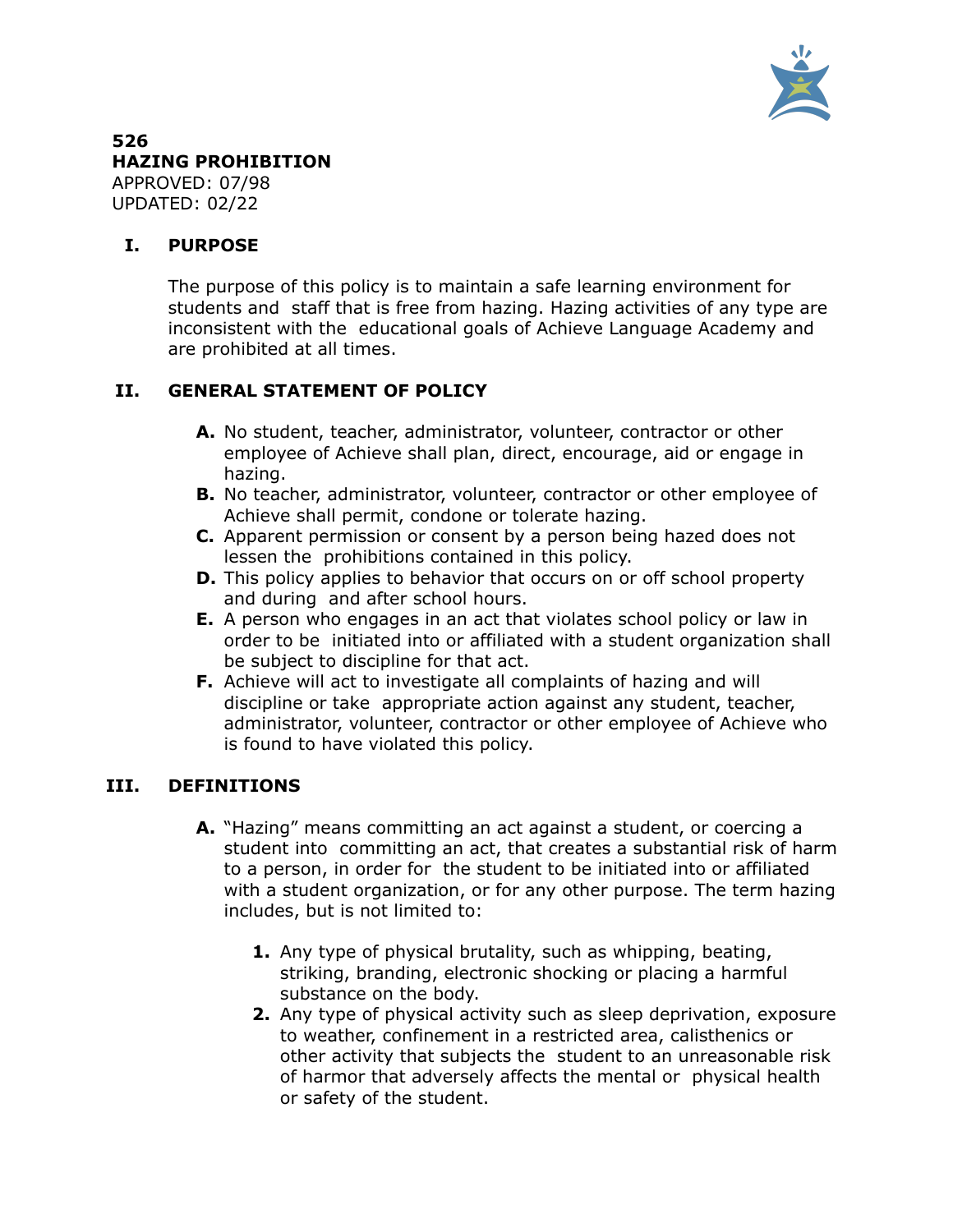

- **3.** Any activity involving the consumption of any alcoholic beverage, drug, tobacco product or any other food, liquid or substance that subjects the student to an unreasonable risk of harm or that adversely affects the mental or physical health or safety of the student.
- **4.** Any activity that intimidates or threatens the student with ostracism, that subjects a student to extreme mental stress, embarrassment, shame or humiliation, adversely affects the mental health or dignity of the student or discourages the student from remaining in school.
- **5.** Any activity that causes or requires the student to perform a task that involves violation of state or federal law or of Achieve policies or regulations.
- **B.** "Student organization" means a group, club or organization having students as its primary members or participants. It includes grade levels, classes, teams, activities or particular school events. A student organization does not have to be an official school organization to come within the terms of this definition.

# **IV. REPORTING PROCEDURES**

- **A.** Any person who believes he or she has been the victim of hazing or any person with knowledge or belief of conduct which may constitute hazing shall report the alleged acts to an appropriate school official designated by this policy.
- **B.** The director/principal is the person responsible for receiving reports of hazing at the building level. Any person may report hazing directly to Achieve human rights officer.
- **C.** Teachers, administrators, volunteers, contractors and other employees of the school shall be particularly alert to possible situations, circumstances or events which might include hazing. Any such person who receives a report of, observes, or has other knowledge or belief of conduct which may constitute hazing shall inform the building principal immediately.
- **D.** Submission of a good faith complaint or report of hazing will not affect the complaint or reporter's future employment, grades or work assignments.

## **V. SCHOOL ACTION**

- **A.** Upon receipt of a complaint or report of hazing, the school shall undertake or authorize an investigation by school officials or a third party designated by the school.
- **B.** The school may take immediate steps, at its discretion, to protect the complainant, reporter, students, or others pending completion of an investigation of hazing.